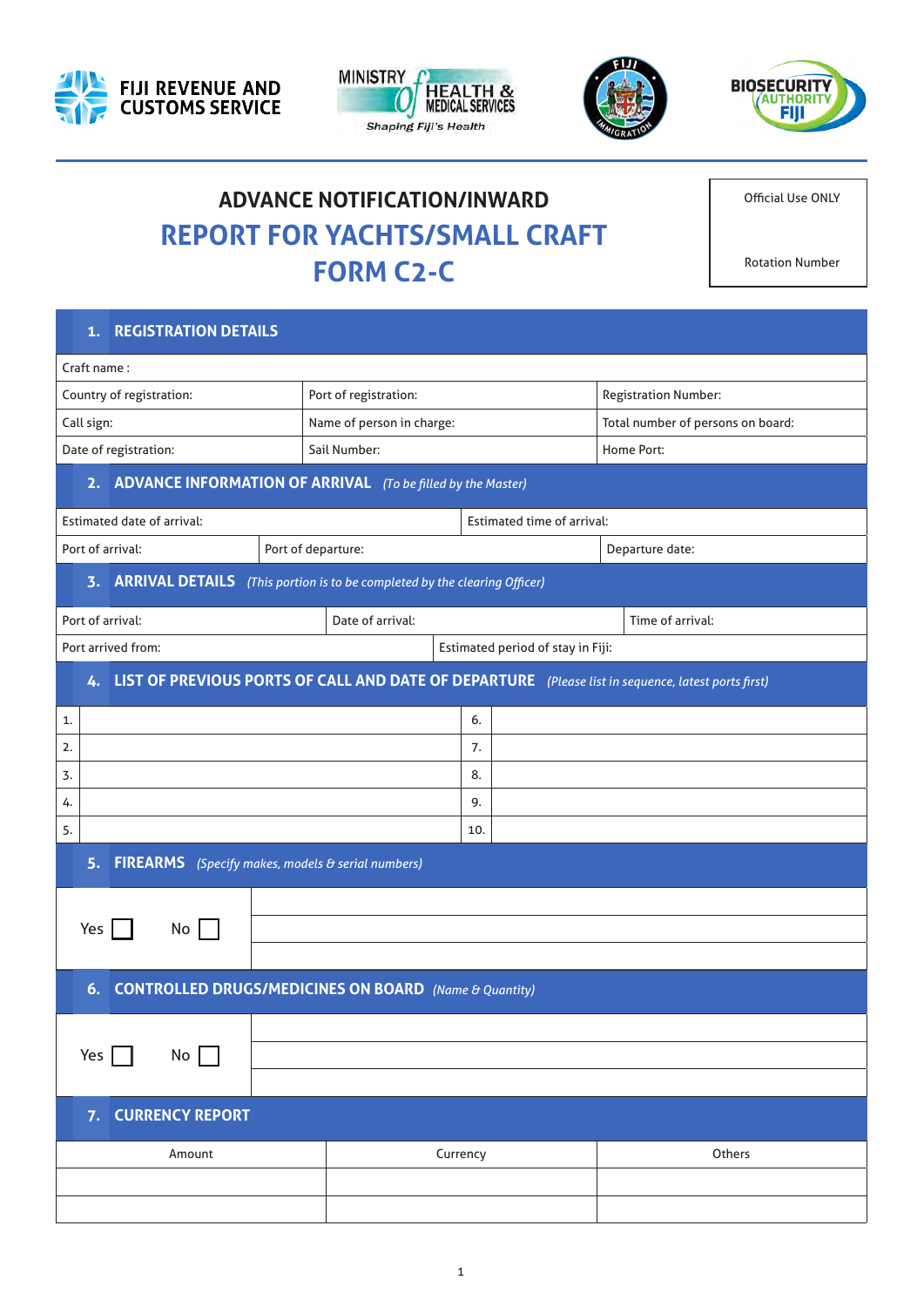| <b>8. STORES ON BOARD</b>                                                                                                              |                    |                                                                                                                       |  |                                                       |
|----------------------------------------------------------------------------------------------------------------------------------------|--------------------|-----------------------------------------------------------------------------------------------------------------------|--|-------------------------------------------------------|
| Beer:                                                                                                                                  |                    | Quantity: (Litres)                                                                                                    |  |                                                       |
| Wine:                                                                                                                                  |                    | Quantity: (Litres)                                                                                                    |  |                                                       |
| Spirits:                                                                                                                               |                    | Quantity: (Litres)                                                                                                    |  |                                                       |
| Cigarettes/Tobacco:                                                                                                                    |                    | Quantity:                                                                                                             |  |                                                       |
| 9. NEXT OVERSEAS PORTS                                                                                                                 |                    |                                                                                                                       |  |                                                       |
|                                                                                                                                        | Next overseas Port |                                                                                                                       |  | <b>Expected date of departure</b>                     |
| 1.<br>2.<br>3.                                                                                                                         |                    |                                                                                                                       |  |                                                       |
| 10. CRAFT STATUS (Tick box that applies)                                                                                               |                    |                                                                                                                       |  |                                                       |
| Returning Fiji<br>registered craft:<br>Built in Fiji: Yes<br><b>Visiting Overseas Craft</b><br>No <sub>1</sub><br>Duty Paid: Yes<br>No |                    | Returning permanently<br>Permanently importing<br>craft to Fiji:<br>imported craft:<br>Original import<br>SAD number: |  |                                                       |
| Please attach photo of Yacht                                                                                                           |                    |                                                                                                                       |  | Please attach Passport Bio Data page of Master        |
| Note: It is mandatory to attached photos on the space<br>provided.                                                                     |                    | provided.                                                                                                             |  | Note: It is mandatory to attached photos on the space |
|                                                                                                                                        |                    |                                                                                                                       |  |                                                       |

**Only if the photo cannot be attached on the space provided, than please send the photo as an attachment to this Inward Form.**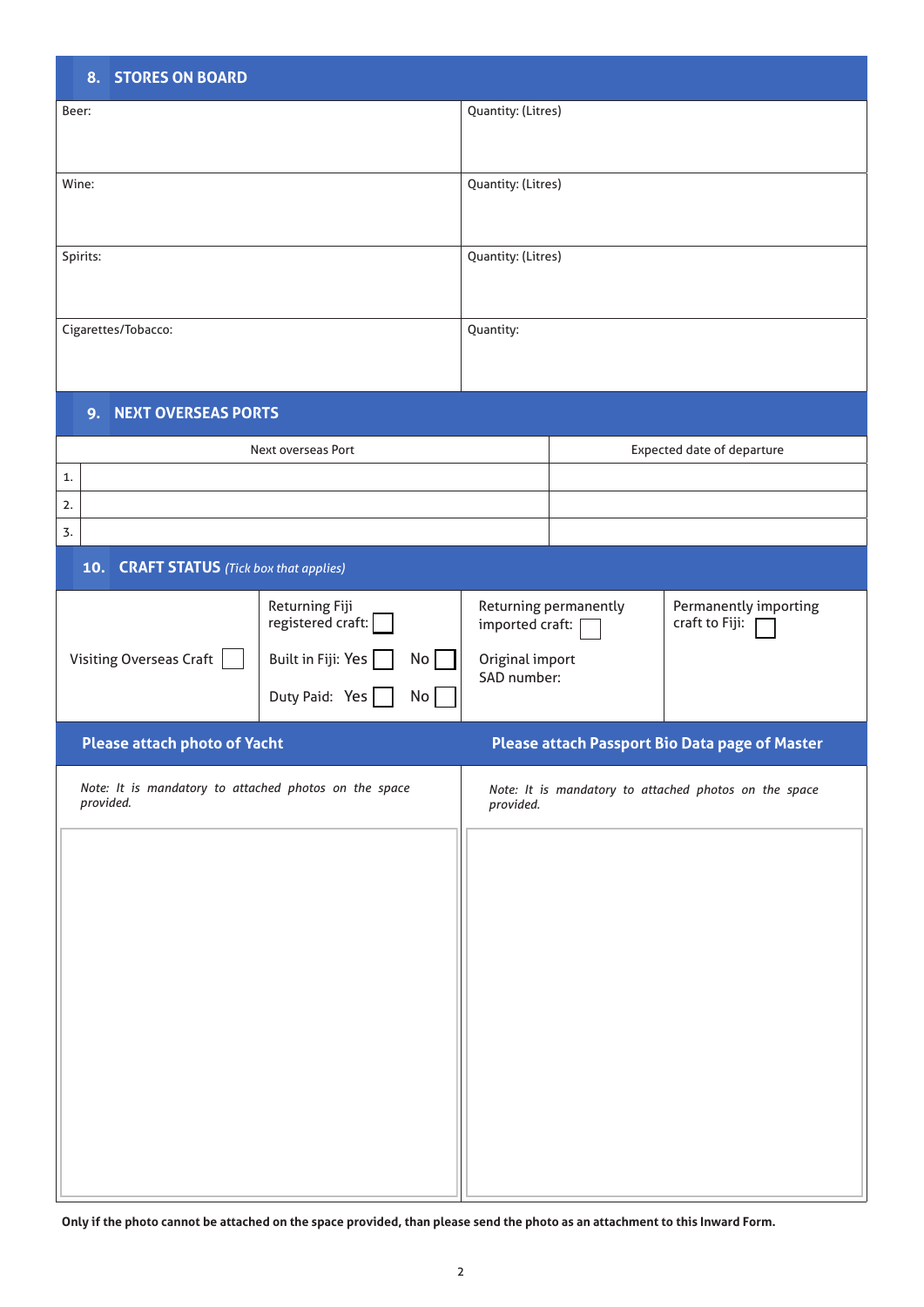| 11. CRAFT DETAILS                                                                                                                                             |                 |          |                            |                                                        |                                                |                       |
|---------------------------------------------------------------------------------------------------------------------------------------------------------------|-----------------|----------|----------------------------|--------------------------------------------------------|------------------------------------------------|-----------------------|
| <b>Craft Type:</b><br>Yacht<br>Motor Launch<br>Other (Specify)                                                                                                | Design:         |          |                            |                                                        | <b>Hull Design:</b><br>Mono<br>Other (Specify) | Catamaran<br>Trimaran |
| Yacht Rig:<br>Cutter<br>Sloop<br>Ketch<br>Other (Specify)                                                                                                     | Yawl            | Schooner | Alloy                      | <b>Mast Construction:</b><br>Timber<br>Other (Specify) | Composite                                      |                       |
| <b>Hull Construction:</b><br>Other (Specify)<br>Alloy<br>Fiberglass<br>Composite<br>Steel<br>Ferro<br>Cement                                                  |                 |          |                            |                                                        |                                                |                       |
| Length:<br>Metres<br>Feet                                                                                                                                     | Beam:<br>Metres | Feet     |                            | Draught:<br>Metres                                     | Feet                                           | <b>Gross Tonnage:</b> |
| <b>Value of the Yacht:</b>                                                                                                                                    |                 |          |                            |                                                        |                                                |                       |
| (In US Currency)                                                                                                                                              |                 |          |                            |                                                        |                                                |                       |
| 12. COLOURS                                                                                                                                                   |                 |          |                            |                                                        |                                                |                       |
| Mast:                                                                                                                                                         |                 |          |                            |                                                        | Deckhouse/Superstructure (Tops)                |                       |
| Hull (Above waterline):                                                                                                                                       |                 |          |                            |                                                        | Deckhouse/Superstructure (Side):               |                       |
| Hull (Below waterline):                                                                                                                                       |                 |          | Decks:                     |                                                        |                                                |                       |
| Dodgers/Sail covers:                                                                                                                                          |                 |          |                            | Sails:                                                 |                                                |                       |
| 13. ENGINE                                                                                                                                                    |                 |          |                            |                                                        |                                                |                       |
| Make:                                                                                                                                                         |                 |          | Model:                     |                                                        |                                                |                       |
| Power (HP/Kw):                                                                                                                                                |                 |          | Passage speed under motor: |                                                        |                                                |                       |
| Fuel capacity:                                                                                                                                                |                 |          |                            | Fuel consumption rate:                                 |                                                |                       |
| <b>14. ELECTRONICS</b>                                                                                                                                        |                 |          |                            |                                                        |                                                |                       |
| <b>SSB Radio</b>                                                                                                                                              | Make:           |          | Model:                     |                                                        |                                                | Call sign:            |
| <b>VHF Radio</b>                                                                                                                                              | Make:           |          | Model:                     |                                                        |                                                | Call sign:            |
| <b>HAM Radio</b>                                                                                                                                              | Make:           |          | Model:                     |                                                        |                                                | Call sign:            |
| <b>Cell phone</b>                                                                                                                                             | Make:           |          | Model:                     |                                                        |                                                | Call sign:            |
| <b>15. RADIO SCHEDULES MAINTAINED</b>                                                                                                                         |                 |          |                            |                                                        |                                                |                       |
| Frequencies:                                                                                                                                                  |                 | Times:   |                            |                                                        |                                                | Shore station:        |
|                                                                                                                                                               |                 |          |                            |                                                        |                                                |                       |
|                                                                                                                                                               |                 |          |                            |                                                        |                                                |                       |
| 16. LIST OF INTENDED PORTS/PLACES/ISLANDS TO VISIT WHILE IN FIJI                                                                                              |                 |          |                            |                                                        |                                                |                       |
| (If you intend to sail within Fiji, please complete the following, as fully as possible)<br>Name of islands<br>Approximate date<br>Approximate length of stay |                 |          |                            |                                                        |                                                |                       |
| 1.                                                                                                                                                            |                 |          |                            |                                                        |                                                |                       |
| 2.                                                                                                                                                            |                 |          |                            |                                                        |                                                |                       |
| 3.                                                                                                                                                            |                 |          |                            |                                                        |                                                |                       |
| 4.                                                                                                                                                            |                 |          |                            |                                                        |                                                |                       |
| 5.                                                                                                                                                            |                 |          |                            |                                                        |                                                |                       |
| 6.                                                                                                                                                            |                 |          |                            |                                                        |                                                |                       |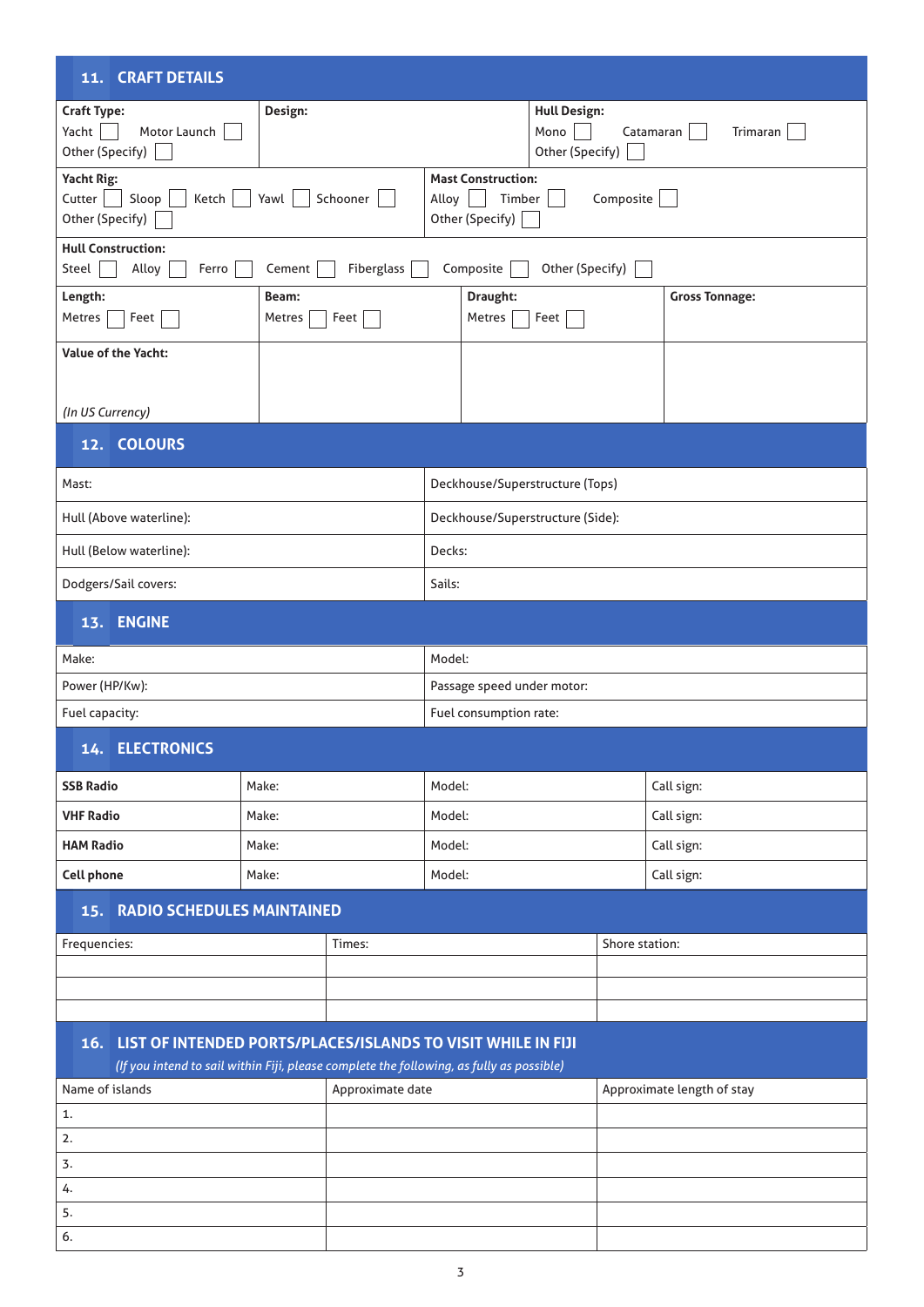**17. CREW DETAILS** *(Person in charge first)*

|                                | A total of  crew and  Passengers are travelling on this yacht. |                                |                                        |                    |
|--------------------------------|----------------------------------------------------------------|--------------------------------|----------------------------------------|--------------------|
| <b>Names in block letters</b>  |                                                                |                                | <b>Attach additional crew PDF list</b> | <b>Attach here</b> |
| Surname:                       |                                                                | Surname:                       |                                        |                    |
| First name (s): w              |                                                                | First name (s):                |                                        |                    |
| Nationality:                   |                                                                | Nationality:                   |                                        |                    |
| Date of birth:                 | Gender: M<br>F                                                 | Date of birth:                 | Gender: M<br>$F \mid$                  |                    |
| Passport number:               |                                                                | Passport number:               |                                        |                    |
| Country of passport issue:     |                                                                | Country of passport issue:     |                                        |                    |
| Primary overseas address:      |                                                                | Primary overseas address:      |                                        |                    |
| <b>Emergency Contact Name:</b> |                                                                | <b>Emergency Contact Name:</b> |                                        |                    |
| Contact details:               |                                                                | Contact details:               |                                        |                    |
| Surname:                       |                                                                | Surname:                       |                                        |                    |
| First name (s):                |                                                                | First name (s):                |                                        |                    |
| Nationality:                   |                                                                | Nationality:                   |                                        |                    |
| Date of birth:                 | Gender: M<br>F                                                 | Date of birth:                 | Gender: M<br>$\mathsf{F}$              |                    |
| Passport number:               |                                                                | Passport number:               |                                        |                    |
| Country of passport issue:     |                                                                | Country of passport issue:     |                                        |                    |
| Primary overseas address:      |                                                                | Primary overseas address:      |                                        |                    |
| <b>Emergency Contact Name:</b> |                                                                | <b>Emergency Contact Name:</b> |                                        |                    |
| Contact details:               |                                                                | Contact details:               |                                        |                    |
| <b>18. OTHER EQUIPMENT</b>     |                                                                |                                |                                        |                    |
| Life raft                      | Make:                                                          | Model:                         | Capacity:                              |                    |
|                                | Make:                                                          | Model:                         | Length:                                |                    |

**Dinghy/Tender**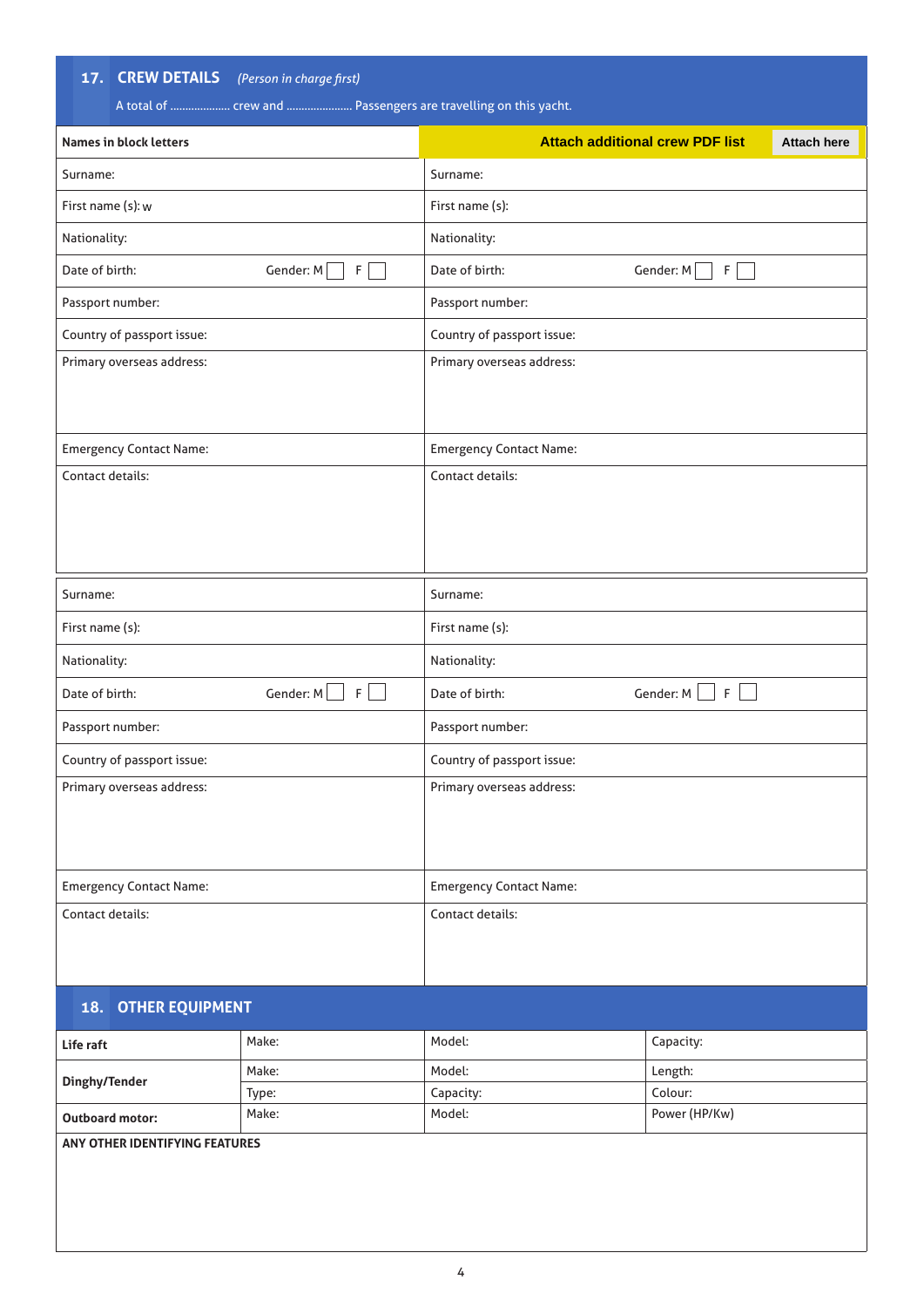## **19. QUARANTINE PRE ARRIVAL ADVICE**

## **MARITIME DECLARATION OF HEALTH**

Sanitation Control or Certificate held \_

Issue Date \_\_\_\_\_\_\_\_\_\_\_\_\_\_\_\_\_\_\_

OR Sanitation Control Exemption Certificate held \_\_\_\_\_\_\_\_\_\_\_\_\_\_.

Expires \_\_\_\_\_\_\_\_\_\_\_\_\_\_\_\_\_\_\_\_\_\_

|                | <b>HEALTH QUESTIONS</b>                                                                                                                                                                                                                                                                                                                                                                                                                                       | <b>YES</b> | <b>NO</b> |
|----------------|---------------------------------------------------------------------------------------------------------------------------------------------------------------------------------------------------------------------------------------------------------------------------------------------------------------------------------------------------------------------------------------------------------------------------------------------------------------|------------|-----------|
| $\mathbf{1}$   | Is there on board or has there been during the voyage any case of illness or shown symptoms of illness which<br>you suspect to be of an infectious nature ? If Yes, please provide details below;                                                                                                                                                                                                                                                             |            |           |
| $\overline{2}$ | Has there been on board during the voyage any case of fever, coughing, severe vomiting, rash, profuse diar-<br>rhea, plague, cholera, yellow fever, small pox? If Yes please provide particulars in the space provided below;                                                                                                                                                                                                                                 |            |           |
| 3              | Has any person died on board during the voyage other than as a result of accident? If Yes, List particulars<br>below:                                                                                                                                                                                                                                                                                                                                         |            |           |
| 4              | Has plague occurred or been suspected among the rats or mice during the voyage or has there been an unusu-<br>al rate of mortality among them?                                                                                                                                                                                                                                                                                                                |            |           |
| 5              | Is there any sick person on board now? If Yes, Give particulars below;                                                                                                                                                                                                                                                                                                                                                                                        |            |           |
| 6              | During the last 50 days of your voyage did your vessel visit or call in to Vanuatu, the Solomon Islands, Papua<br>New Guinea or any port or place in Australia north of the latitude of Brisbane, or the Panama Canal, the East<br>Indies, Asia or any port or place in which malaria carrying mosquitoes are present? If Yes, please provide name<br>of the port and the date visited below; (A copy of the 50 days movement of the yacht must be submitted) |            |           |

**Note:**

- If more than 4 weeks have elapsed since the voyage began, it will suffice to give particulars for the latest 4 weeks
- \*Sanitation Certificates or exemptions to be produced on demand.

# **It is illegal to discharge waste of any kind in the Fiji Waters.**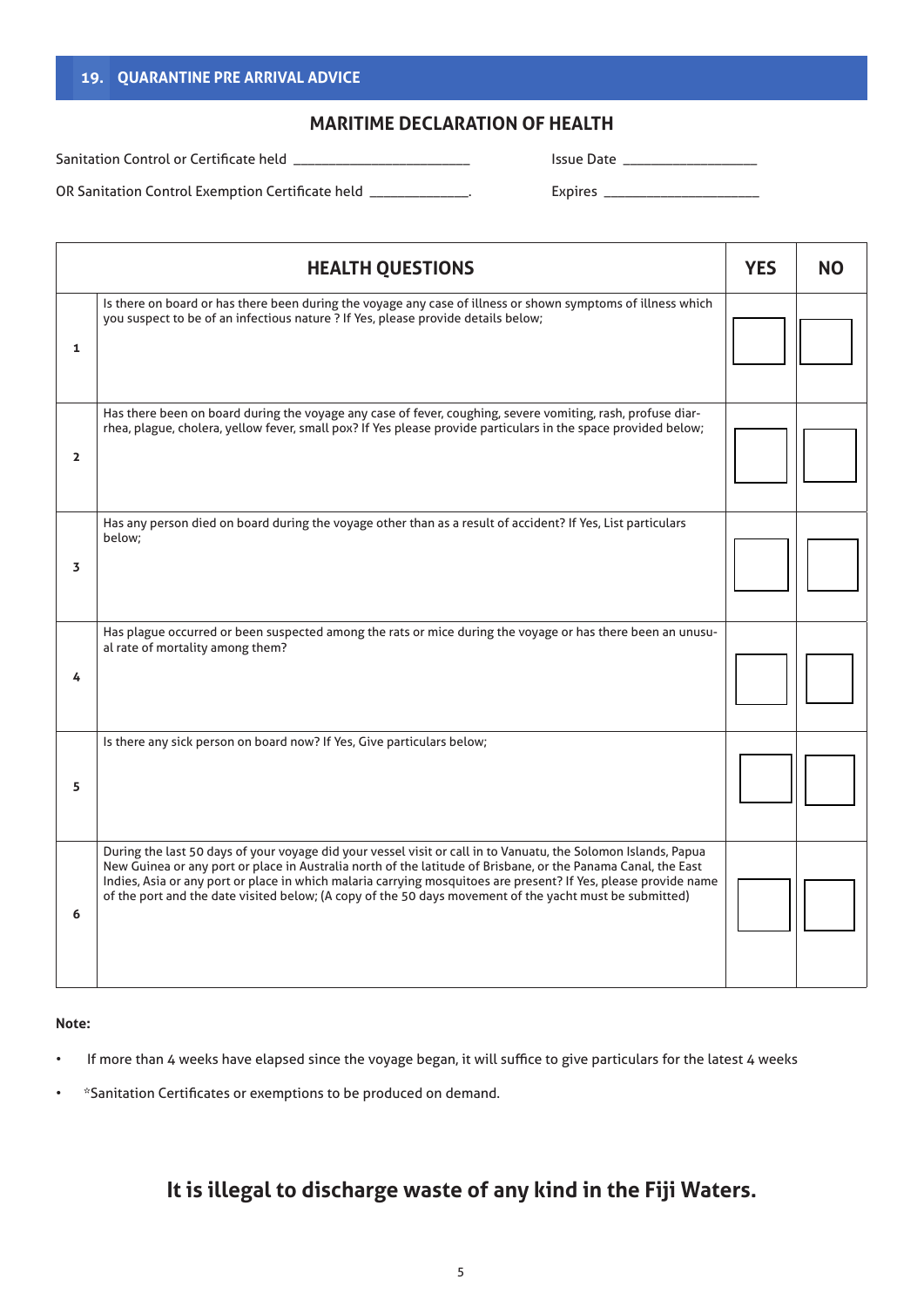## **20. BIOSECURITY DECLARATION. PROHIBITED & RESTRICTED BIOSECURITY MATERIALS**

| <b>COMMODITY*</b> | <b>LOCATION</b> | <b>ORIGIN</b> | <b>SAFEGUARD</b>                                                                                                                         |
|-------------------|-----------------|---------------|------------------------------------------------------------------------------------------------------------------------------------------|
|                   |                 |               |                                                                                                                                          |
|                   |                 |               | Strictly for Vessel<br>Use Only.<br>No crew is allowed to take<br>ashore any food unless<br>approval is given by<br>Biosecurity Officer* |
|                   |                 |               |                                                                                                                                          |

# **SAFEGUARD NOTICE**

I agree to the following items being retained on board while the vessel is in Fiji waters unless prior approval f or unloading, under the supervision of Biosecurity Officer is obtained;

\*Fruits,vegetables, meat, ships parts such as furnishing; all hay straw, rice hulls & motor ropes, ship garbage  $\epsilon$  dunnage or any plant  $\epsilon$  animal product

# **Important Notes:**

- **1. All ships garbage must be kept in covered; leak proof containers inside ships railings.**
- **2. It is illegal to discharge waste of any kind into Fiji Waters**
- **3. \*Individual crew declarations [following page] must be completed by all crew members.**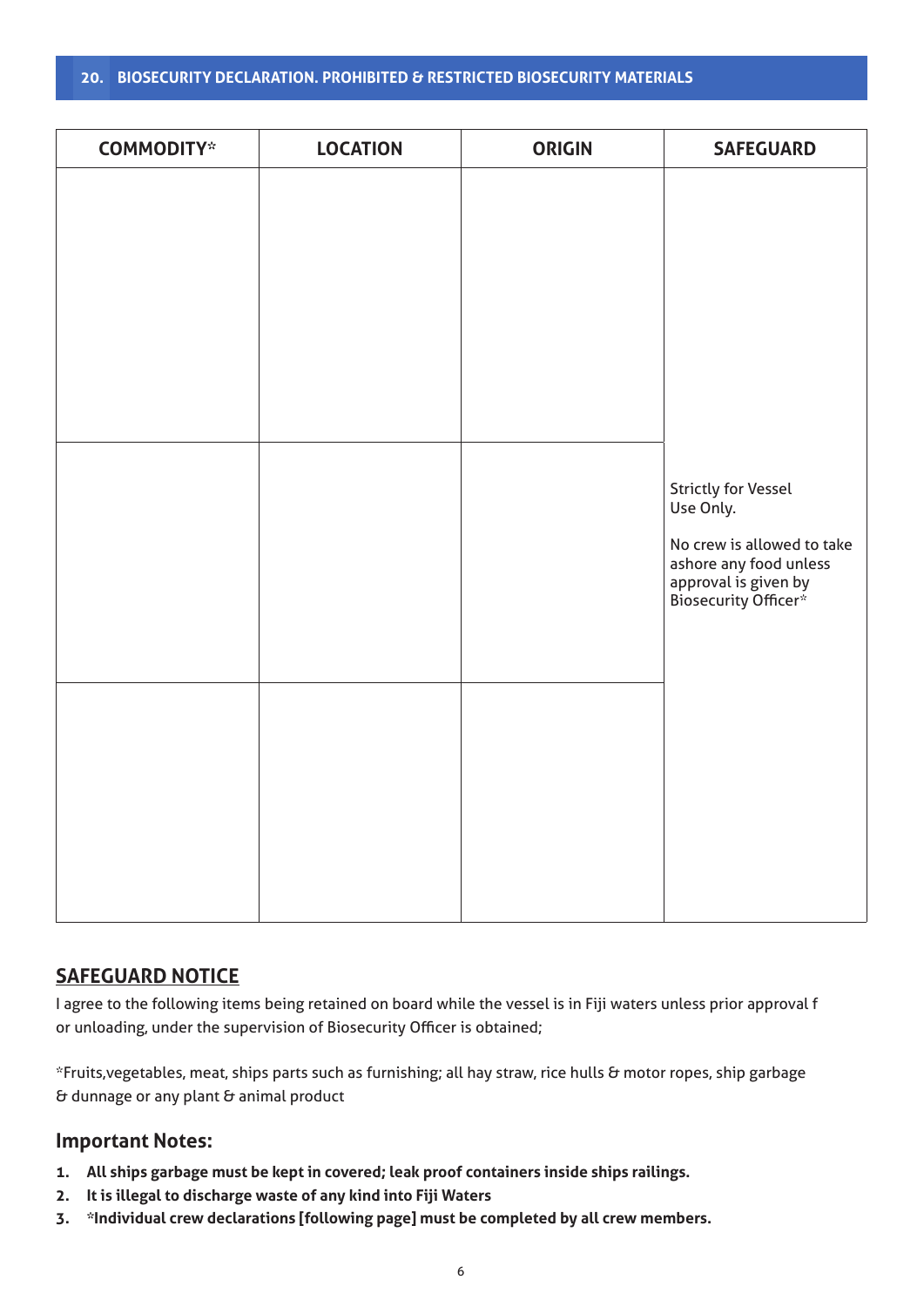

Warning: It is an offence under Biosecurity Act 2008 to provide false or misleading information on biosecurity regulated items and may make you liable to a spot fine of \$400 FJD.

### *All fields to be completed or NIL if nothing to declare in the category*

| Name (Printed) | Signature | Any Plant or Plant<br>Products, Food<br>including uncooked,<br>cooked, fresh,<br>preserved, packaged<br>and seeds. | Animals, reptiles,<br>aquatic organisms,<br>(fresh/frozen/dried),<br>birds, meat, dairy<br>products, skins, feather<br>bones, eggs, shells, bee<br>products | Biological specimens,<br>vaccines, culture, blood<br>(live/dried or preserved<br>insects or fungi and any<br>other kind of biological<br>specimens | Equipments used with<br>animals, fish or plants<br>including bee keeping,<br>saddle or any other<br>used equipment | Soil, rock, earth, mineral<br>sample, tool used<br>in farm, used tents,<br>camping equipment,<br>bicycle, golf clubs, used<br>sporting shoes/boots<br>and equipment |
|----------------|-----------|--------------------------------------------------------------------------------------------------------------------|-------------------------------------------------------------------------------------------------------------------------------------------------------------|----------------------------------------------------------------------------------------------------------------------------------------------------|--------------------------------------------------------------------------------------------------------------------|---------------------------------------------------------------------------------------------------------------------------------------------------------------------|
|                |           |                                                                                                                    |                                                                                                                                                             |                                                                                                                                                    |                                                                                                                    |                                                                                                                                                                     |
|                |           |                                                                                                                    |                                                                                                                                                             |                                                                                                                                                    |                                                                                                                    |                                                                                                                                                                     |
|                |           |                                                                                                                    |                                                                                                                                                             |                                                                                                                                                    |                                                                                                                    |                                                                                                                                                                     |
|                |           |                                                                                                                    |                                                                                                                                                             |                                                                                                                                                    |                                                                                                                    |                                                                                                                                                                     |
|                |           |                                                                                                                    |                                                                                                                                                             |                                                                                                                                                    |                                                                                                                    |                                                                                                                                                                     |
|                |           |                                                                                                                    |                                                                                                                                                             |                                                                                                                                                    |                                                                                                                    |                                                                                                                                                                     |
|                |           |                                                                                                                    |                                                                                                                                                             |                                                                                                                                                    |                                                                                                                    |                                                                                                                                                                     |
|                |           |                                                                                                                    |                                                                                                                                                             |                                                                                                                                                    |                                                                                                                    |                                                                                                                                                                     |
|                |           |                                                                                                                    |                                                                                                                                                             |                                                                                                                                                    |                                                                                                                    |                                                                                                                                                                     |
|                |           |                                                                                                                    |                                                                                                                                                             |                                                                                                                                                    |                                                                                                                    |                                                                                                                                                                     |
|                |           |                                                                                                                    |                                                                                                                                                             |                                                                                                                                                    |                                                                                                                    |                                                                                                                                                                     |
|                |           |                                                                                                                    |                                                                                                                                                             |                                                                                                                                                    |                                                                                                                    |                                                                                                                                                                     |
|                |           |                                                                                                                    |                                                                                                                                                             |                                                                                                                                                    |                                                                                                                    |                                                                                                                                                                     |
|                |           |                                                                                                                    |                                                                                                                                                             |                                                                                                                                                    |                                                                                                                    |                                                                                                                                                                     |
|                |           |                                                                                                                    |                                                                                                                                                             |                                                                                                                                                    |                                                                                                                    |                                                                                                                                                                     |
|                |           |                                                                                                                    |                                                                                                                                                             |                                                                                                                                                    |                                                                                                                    |                                                                                                                                                                     |
|                |           |                                                                                                                    |                                                                                                                                                             |                                                                                                                                                    |                                                                                                                    |                                                                                                                                                                     |
|                |           |                                                                                                                    |                                                                                                                                                             |                                                                                                                                                    |                                                                                                                    |                                                                                                                                                                     |
|                |           |                                                                                                                    |                                                                                                                                                             |                                                                                                                                                    |                                                                                                                    |                                                                                                                                                                     |
|                |           |                                                                                                                    |                                                                                                                                                             |                                                                                                                                                    |                                                                                                                    |                                                                                                                                                                     |
|                |           |                                                                                                                    |                                                                                                                                                             |                                                                                                                                                    |                                                                                                                    |                                                                                                                                                                     |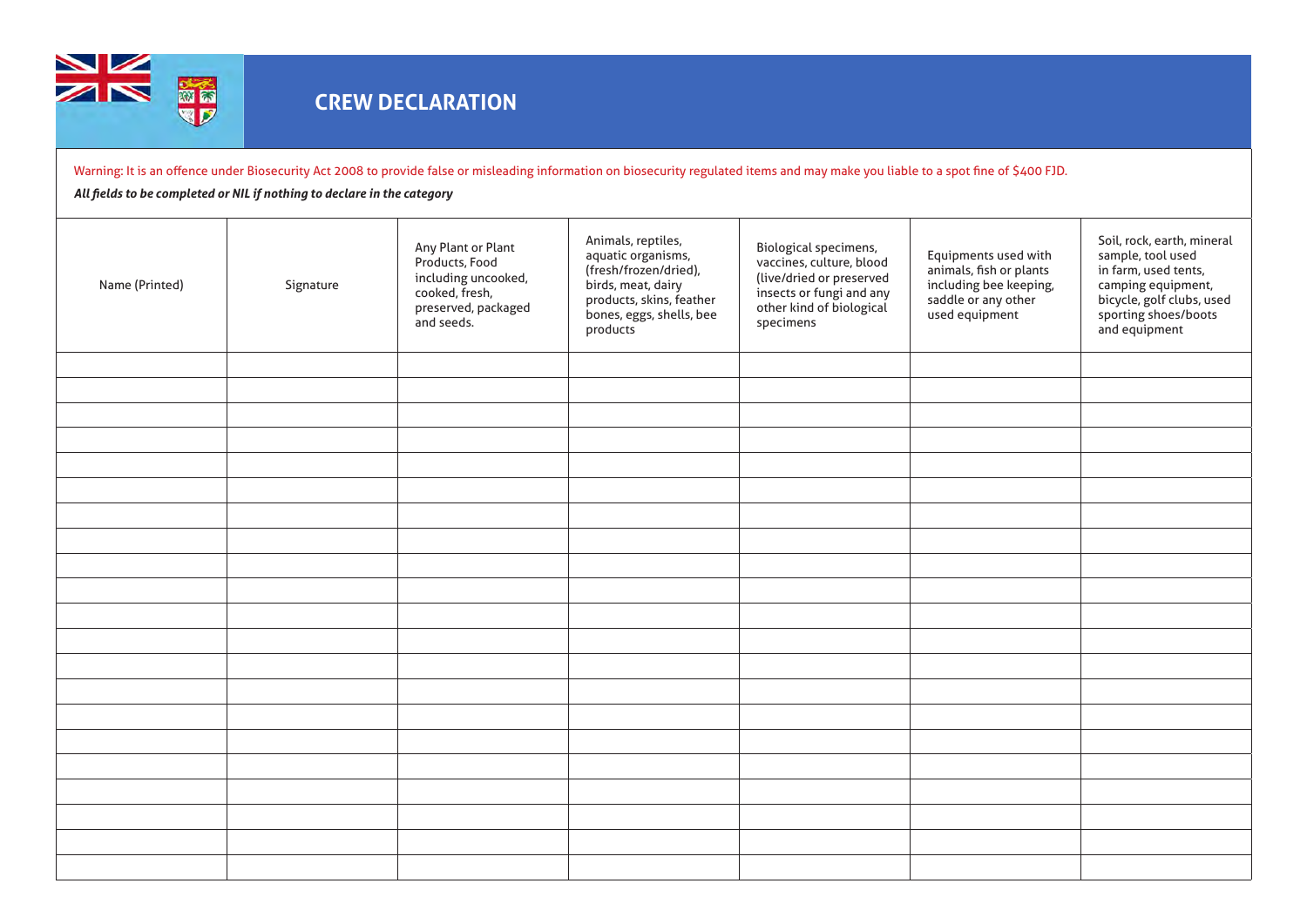# **21. ANIMAL BONDING**

I ....................................................................................... master of the vessel ......................................................................................... agree to bond to the Government of Fiji the sum of ONE THOUSAND AND FIVE HUNDRED DOLLARS AND NINETY EIGHT CENTS (\$1500.98) to be paid to the Biosecurity Authority of Fiji.

The bond is furnished as security due to the fact that this vessel is carrying on board the following animal[s];

### **Description of animal**

| <b>BREED</b> | <b>SEX</b> | <b>AGE</b> | <b>COLOUR</b> | <b>ORIGIN</b> | <b>VACCINATION</b><br><b>RECORDS</b><br><b>HELD YS</b> | <b>VET CERT.</b> |
|--------------|------------|------------|---------------|---------------|--------------------------------------------------------|------------------|
|              |            |            |               |               |                                                        |                  |
|              |            |            |               |               |                                                        |                  |
|              |            |            |               |               |                                                        |                  |
|              |            |            |               |               |                                                        |                  |
|              |            |            |               |               |                                                        |                  |
|              |            |            |               |               |                                                        |                  |

Note: Vaccination records [in particular, evidence of rabies status] to be produced upon request.

- 1. I understand my compliance requirements according to the Biosecurity Act 2014 and agree to abide by them.
- 2. I shall not allow the above animals[s] to leave the vessel but shall keep it on board in such secure manner as may be approved by a Biosecurity officer.
- 3. I shall not allow any other animals[s] to go or be taken on board this vessel or to come into contact with the above animals[s]
- 4. I understand that any contravention of the regulation may render the animals[s] liable to be seized and destroyed without prejudice to my further liability.
- 5. The bond will be released to me upon or following departure of the animal[s] from Fiji on board this vessel or by other means as agreed.



SIGNED by the Master

In the presence **Biosecurity officer (Signature & stamp)** Biosecurity officer (Signature & stamp)

............................................................................... ...............................................................................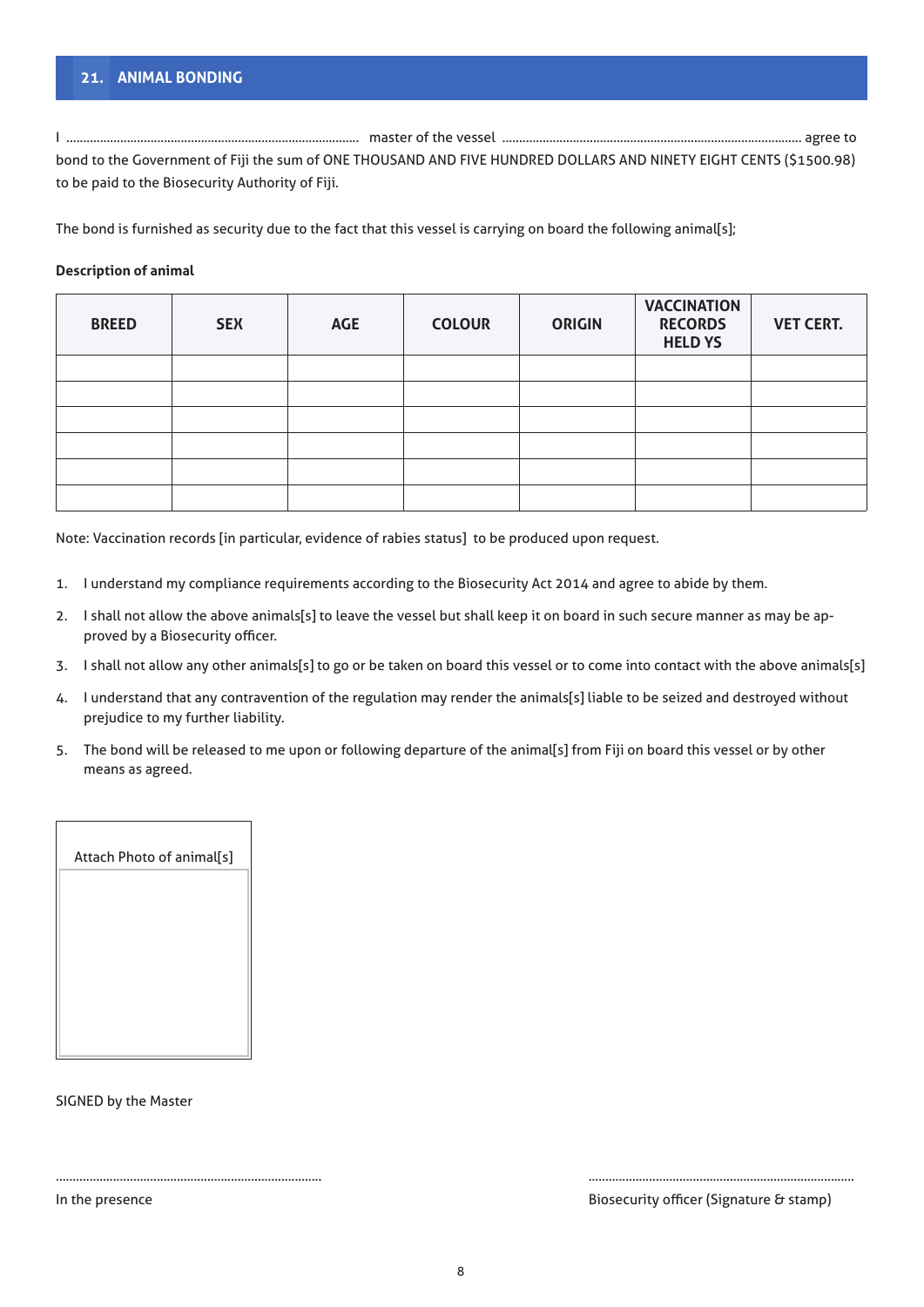# **FIJI GOVERNMENT REQUIREMENTS**

### **1) Conditions of temporary entry under Code 228 (a), (b), and (c) of the Customs Tariff Act 1986:**

Visiting yachts enter and remain temporarily in Fiji without payment of Customs charges provided:

- a. The yacht is on bona fide cruise or participating in a yacht race;
- b. The yacht is solely for personal use of the owner or master;
- c. The yacht shall remain in Fiji for a period not exceeding 18 months from its arrival provided the owner or master is still cruising;
- d. The owner shall retain his/her immigration status as a bona fide tourist whilst in Fiji; and
- e. The owner is permitted to travel in and out of Fiji to attend to essential services such as buying spares for the yacht, family commitments etc. whilst the yacht remains in Fiji for a maximum period not exceeding 18 months.

Note: Fiji residents are not permitted to bring in yachts under Code 228.

#### **2) Designated Ports:**

You must report your yacht inwards at a Customs Port upon arrival in Fiji and must clear outwards at a Customs Port before leaving Fiji. The Customs Ports are SUVA, LAUTOKA [Vuda Marina], SAVUSAVU, DENARAU, ROTUMA AND LEVUKA.

#### **3) Liability to duty and/or forfeiture:**

Your yacht will be liable to duty at full Tariff Rate and/or forfeiture if:

- a) It is in any way disposed of in Fiji (i.e. sold, abandoned1 or given as gift);
- b) It is put to commercial use or for other consideration whilst in Fiji waters (i.e. taken for commercial charters, hired or leased cruises);
- c) The owner is associated with any entity in Fiji as an employee or employer either upon arrival or subsequently;
- d) You/The Owner enter(s) and reside(s) in Fiji either upon arrival or subsequently;
- e) The yacht is not exported permanently within 18 months of the date of the yacht's arrival in Fiji;
- f) Special approval will be given to owners who need medical attention or who need to purchase spare parts personally from overseas. For these reasons yacht owners will need to make a request in writing to the Customs at their port of location; (in such situations the yacht will not be subjected to duty).
- g) The owner of the yacht is a holder of a Fiji Immigration permit to enter and reside in Fiji either before arrival or subsequently.

### **4) Arms and ammunition to be surrendered:**

On arrival all arms and ammunition must be declared and surrendered to the Customs Officer for safe keeping by Fiji Police. Arrangements to uplift any such arms or ammunition for departure may be arranged directly with the Police and collected before leaving Fiji. Please allow sufficient time for this process.

### **5) Live animals, reptiles and birds, fresh meat, fruits and vegetables:**

- a) No live animals, reptiles or birds of any kind; or
- b) Fresh meat, fruits and vegetables on board the yacht may be landed or taken ashore.
- c) Some restrictions on whether such goods will be permitted to remain on board at a Customs Port may be enforced by Biosecurity **Officers**

<sup>1</sup> Abandoned does not mean vacating the yacht for short intervals if the owner or master has to fly overseas.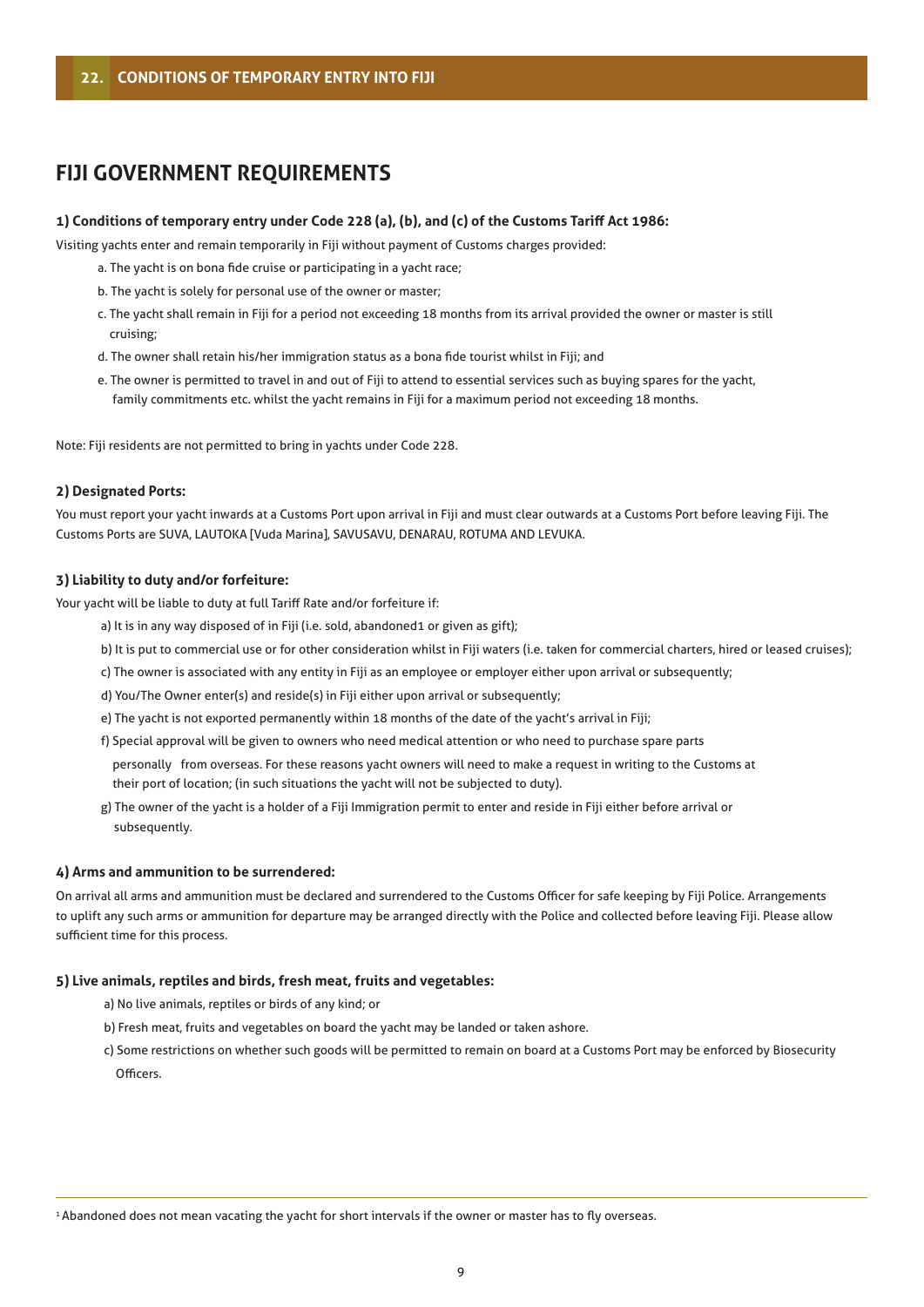### **6) Currency:**

The owner/master shall declare upon arrival any currency or negotiable bearer instruments with a combined value of FJD\$10,000 or more or its equivalent in foreign currency, in his or her possession or carried on board the yacht.

### **7) No Duty Free stores for yachts:**

- a) No high dutiable goods such as liquor, beer, tobacco and cigarettes or any other bonded or drawback goods may be shipped duty free as stores for yachts.
- b) All adult crew members and adult passengers will be allowed the normal duty free passenger landing allowances upon arrival under Code 218 but any excess stores shall be subject to normal import duty or detention by Customs.

**8) All crew members and passengers require entry permits from an Immigration officer before they disembark in Fiji, and this duty is also done by a Customs Officer on behalf of Immigration Dept. For all your Immigration requirements, a Customs Officer will facilitate you.**

**9) The owner/master of the yacht shall provide the Customs Officer with a manifest list of all persons on board who will also need to see every person on board, sight their passports and correctly completed passenger arrival cards.**

**10) In addition, the Customs Officer may require the production of onward tickets or security bonds from any person aboard.**

**11) No less than 48hrs prior to this vessel departing from an authorized point in Fiji, advice of this fact via email must be made to yachtsreport@frcs.org.fj outlining planned departure point and requesting Customs departure clearance.**

**Note** that prior to clearance being given, checks will be made with other Border Agencies to confirm departure clearance can be given. If the 48 hour notice isn't met, or if outstanding charges or fees are owing, this will affect the ability to give clearance at the requested time.

**12) Please ask the attending Government Officer[s] if you do not understand the ANA, as failure to comply with any of the conditions may render you liable to penalties under the respective government laws.**

# **This advance notice of arrival report must be completed in its entirety no less than 48 hours prior to ETA into Fiji.**

# **Non-compliance with this may see clearances delayed, withheld or refused.**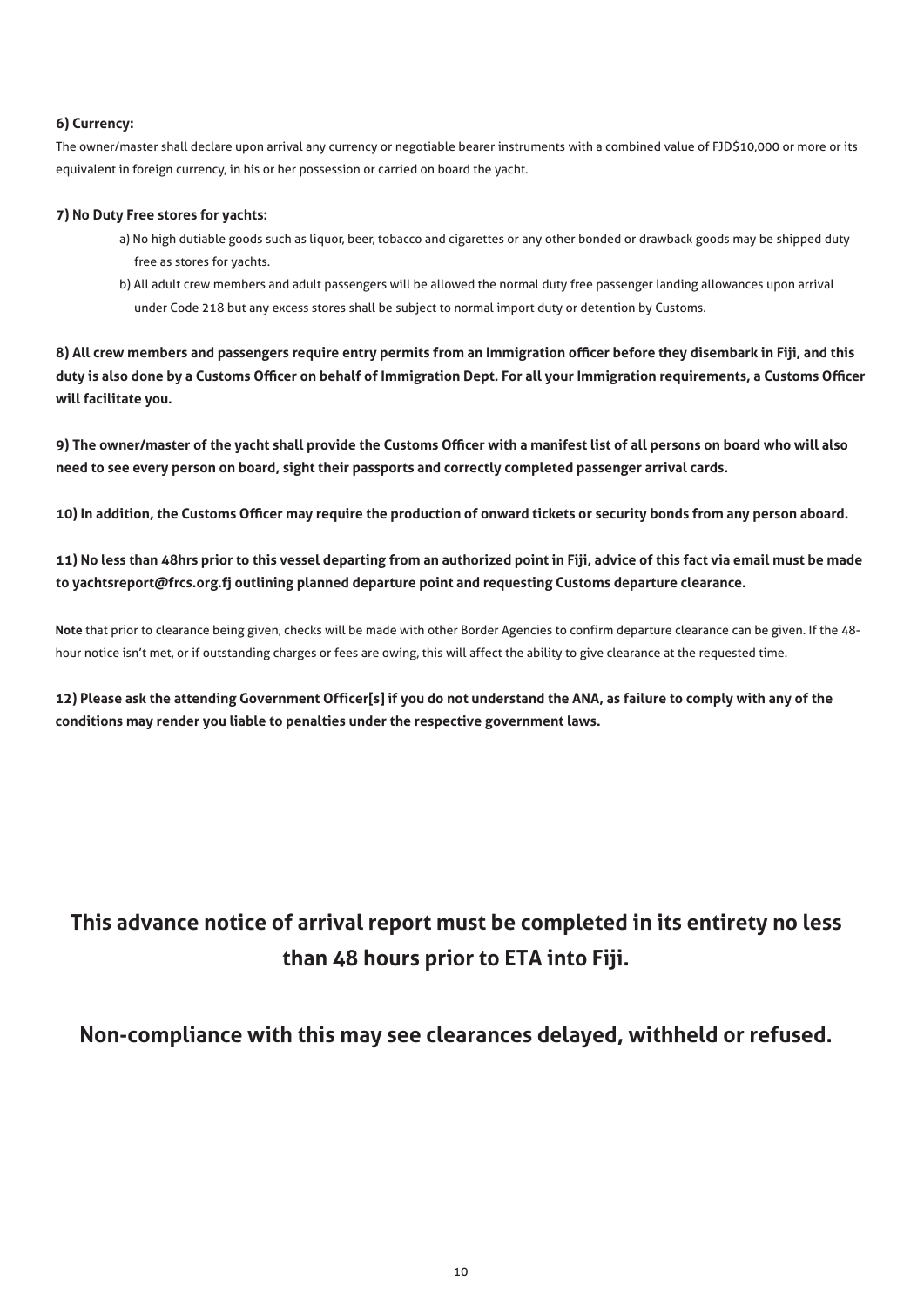### **23. THIS SECTION IS TO BE COMPLETED AND WITNESSED BY A FIJI GOVERNMENT REPRESENTATIVE AT TIME OF BOARDING.**

### **This advance notice of arrival contains information that is legislatively required by the Border Agencies of Fiji.**

The master of the vessel that this document relates to is responsible for ensuring all required information is supplied and is correct.

Insufficient or inaccurate information being provided by the Master may result in this vessel, crew and/or passengers not being cleared for entry into the Islands of Fiji.

The requirement to complete this document correctly is legislated for under the following enactments, many of which contain instant fine or penalty provisions for non-compliance;

- Biosecurity Act 2014
- Customs Act & Regulations of 1986
- Financial Transactions Reporting Act 2004 & Regulations 2007
- Quarantine Act CAP 112, Quarantine (Amendments) Regulations 2010
- Food Safety Act & Regulations 2012.
- Immigration Act 2003.

If circumstances and/or the content of this document have changed between submitting this document and your actual arrival, you must inform the boarding Agencies immediately.

| $\sim$<br>craft<br>.Master/Owner<br>ot the |  |  | , being the person in charge declare that: |  |  |  |
|--------------------------------------------|--|--|--------------------------------------------|--|--|--|
|--------------------------------------------|--|--|--------------------------------------------|--|--|--|

1. All particulars stated in this Advance Notification/Inward Report are true and correct.

- 2. This yacht will not be hired or otherwise reimbursed for carrying goods or passengers while in Fiji waters without express permission of the Fiji Government.
- 3. I have in my possession funds totaling Fiji \$.................................. (Note: Item # 6 of Page 9 Border Currency Report to be completed)
- 4. I am financially liable for all crew members who arrived into Fiji on this vessel until they depart from Fiji by whatever means. Furthermore, I will notify Fiji Immigration of any crew changes prior to the departure of this vessel.
- 5. While in Fiji territorial waters I will ensure that all persons on this craft will comply with all provisions of the above listed Acts and Regulations including the Fisheries Act [1942] and the Endangered and Protected Species Act [2002].

**Signature** ……………………………………………………………………… **Date:** …………………………………………………

**Declared before** …………………………………………………… **(Officers name) this** ………..**day of** ……………………**20**….

Signature / Stamp of Officer

*For any issues please email: yachtsreport@frcs.org.fj* **11 Download & Save**<br> **Download & Save**<br> **Download & Save**<br> **Download & Save**<br> **Download & Save**<br> **Download & Save**<br> **Download & Save**<br> **Download & Save**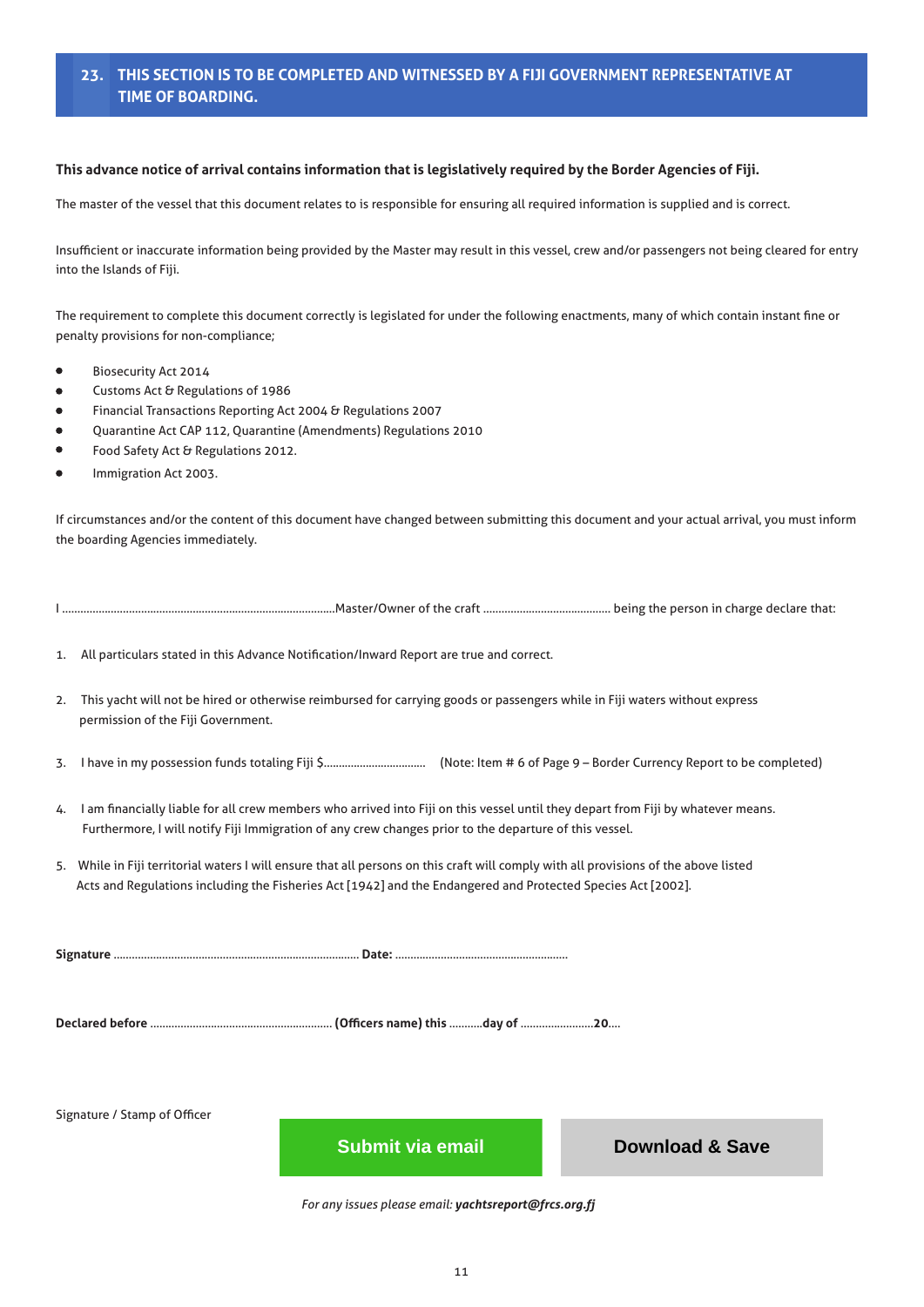Note: All fees and charges unless expressly advised are to be collected by Marina or Port Owners or Ships Agents.

## **FIJI REVENUE & CUSTOMS SERVICE**

### **Customs Special Attendance Fee**

Customs normal working hours are from Mon-Thursday (0800 – 1300 and 1400 – 1630 hours) Friday (0800 – 1300 and 1400 – 1600 hours) and any clearance done outside these working hours are subject to the following:

| Any Clearance done between 1630hrs and 2000hrs (Monday - Friday) |                          | $-$ \$25.00/HR |
|------------------------------------------------------------------|--------------------------|----------------|
| Any Clearance done between 2000hrs and 0500hrs (Monday - Friday) | $-$                      | S75.00         |
| Any Clearance done between 1300hrs and 1400hrs (Monday - Friday) |                          | S40.00         |
| Any Clearance done on Weekends and Public Holidays               | $\overline{\phantom{0}}$ | S105.00        |

### **MINISTRY OF HEALTH AND MEDICAL SERVICES**

### **Fees Schedule for Yachts**

Note: Refer page 5 item # 6 for list of High Risk ports.

### **1. VESSEL IS FROM A CLEAR PORT AND IS BEING CLEARED IN A DESIGNATED PORT OF ENTRY**

| Clearance of yachts         | \$100.00 |
|-----------------------------|----------|
| <b>Issuance of Pratique</b> | \$50.00  |
| <b>VAT</b>                  | \$13.50  |
| <b>Total</b>                | \$163.50 |

### **2. VESSEL IS FROM A CLEAR PORT AND IS BEING CLEARED IN AN UNDESIGNATED PORT OF ENTRY**

| Clearance of yachts (Super Yachts are classified and treated like other yachts) | S 100.00   |
|---------------------------------------------------------------------------------|------------|
| <b>Issuance of Pratique</b>                                                     | \$50.00    |
| Clearance in an undesignated port                                               | \$1,000.00 |
| <b>VAT</b>                                                                      | \$103.50   |
| <b>Total</b>                                                                    | \$1,253.50 |

### **3. VESSEL IS FROM A HIGH RISK PORT AND IS BEING CLEARED IN A DESIGNATED PORT OF ENTRY**

| Clearance of yachts (Super Yachts are classified and treated like other yachts) | S 100.00 |
|---------------------------------------------------------------------------------|----------|
| <b>Issuance of Pratique</b>                                                     | \$50.00  |
| Fumigation Services (Volume of area sprayed < 114m3) - Anti malarial spray      | \$80.00  |
| <b>VAT</b>                                                                      | \$20.70  |
| <b>Total</b>                                                                    | \$250.70 |